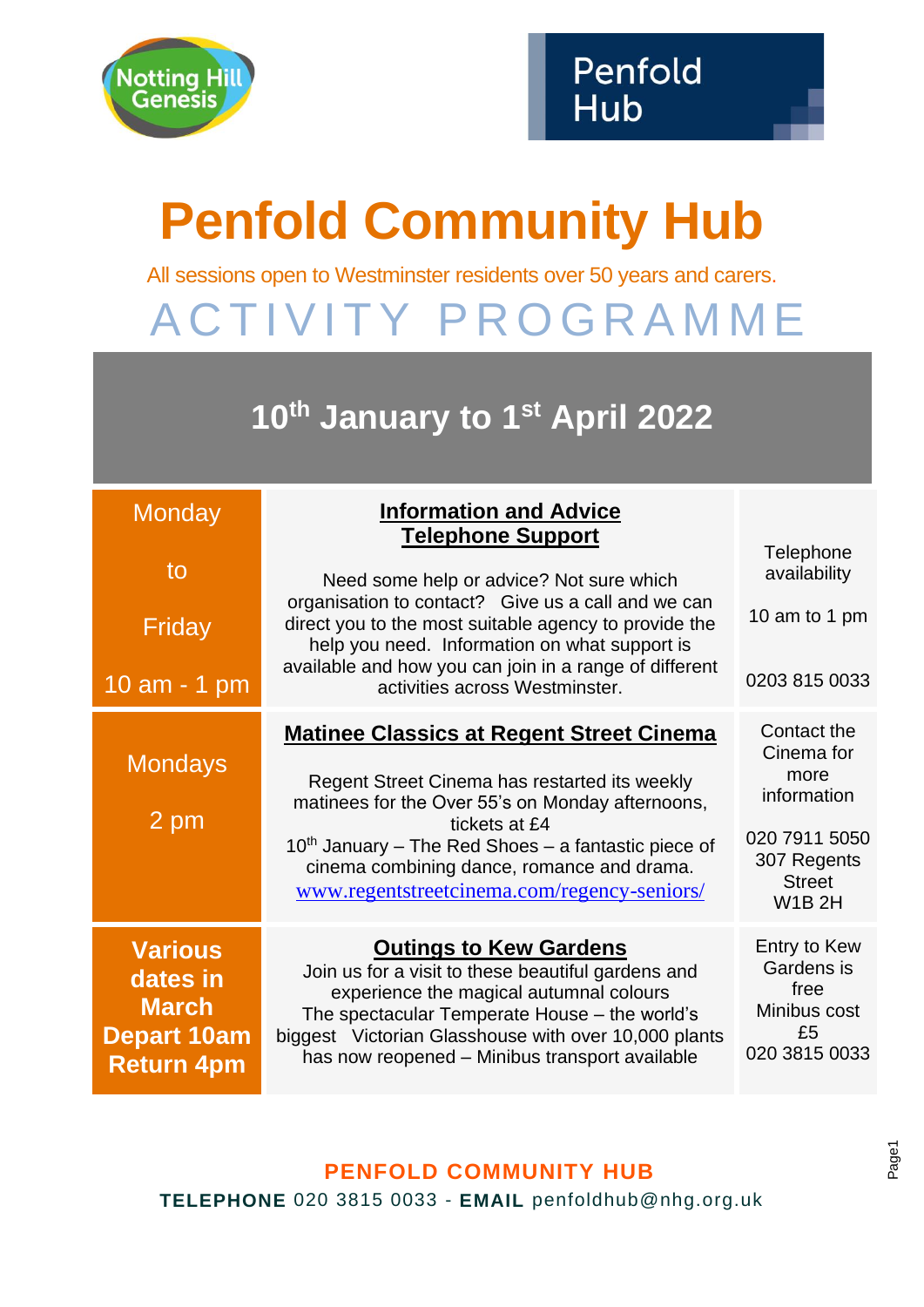| <b>Mondays</b>                                                            | <b>Neighbourhood Art Project</b>                                                                                                                                                                                                                | You must book                                                               |
|---------------------------------------------------------------------------|-------------------------------------------------------------------------------------------------------------------------------------------------------------------------------------------------------------------------------------------------|-----------------------------------------------------------------------------|
| 10 am to 12<br>noon                                                       | Join with other local residents to use and explore<br>different techniques to produce a shared work at the<br>end of the project                                                                                                                | a place in<br>advance                                                       |
| Starts 17th of<br><b>January</b>                                          | Session open to Church Street and Paddington Green<br>Estate Residents over 50 years.<br>Supported by Church Street Neighbourhood Keepers Programme                                                                                             | Contact the<br><b>Penfold Hub</b>                                           |
| <b>Every</b><br><b>Tuesday</b><br>2 pm to<br>3 pm                         | <b>Shared Reading Group</b><br>A reading aloud together adventure<br>Discover people, books, stories. A chance to read or<br>just listen - No preparation required.<br>Session arranged with the Westminster Library Service.                   | Contact the<br>Hub to book a<br>place.<br>Session on<br>Microsoft<br>Teams  |
| Wednesday<br>12 <sup>th</sup> January                                     | <b>Frans Hals - The Male Portrait Exhibition</b><br><b>Wallace Collection</b><br>Relaxed session with complimentary tickets for this<br>exhibition - small group.<br>Tea and coffee available afterwards.<br>Must be booked in advance          | Contact the<br><b>Penfold Hub</b><br>020 3815 0033                          |
| 10.15 am                                                                  | Wallace Collection, Hertford House, Manchester<br>Square, London W1U 3BN                                                                                                                                                                        |                                                                             |
| <b>Wednesdays</b><br>10.45 am -<br>11.45am<br>From 12th<br><b>January</b> | <b>Chair Yoga on Zoom</b><br>A session that will benefit your sense of wellbeing,<br>stimulate, and energise the mind, reduce anxiety, and<br>improve physical strength and stability                                                           | You must book<br>a place in<br>advance<br>Contact the<br><b>Penfold Hub</b> |
| <b>Wednesdays</b>                                                         | <b>Supporting Good Health and Wellbeing</b>                                                                                                                                                                                                     | <b>Contact Munro</b><br>Health                                              |
| <b>From the</b><br>12 <sup>th</sup> January                               | Are you over 50 or an unpaid carer living in Church<br>Street Ward / Paddington Green?<br>Free Aromatherapy session still available Session<br>Sessions take place at the Portman Centre<br><b>Supported by the Church Street Neighbourhood</b> | Session on<br>Zoom<br>nazan@munro<br>health.com                             |
|                                                                           | <b>Keepers Programme</b>                                                                                                                                                                                                                        | 07422972142                                                                 |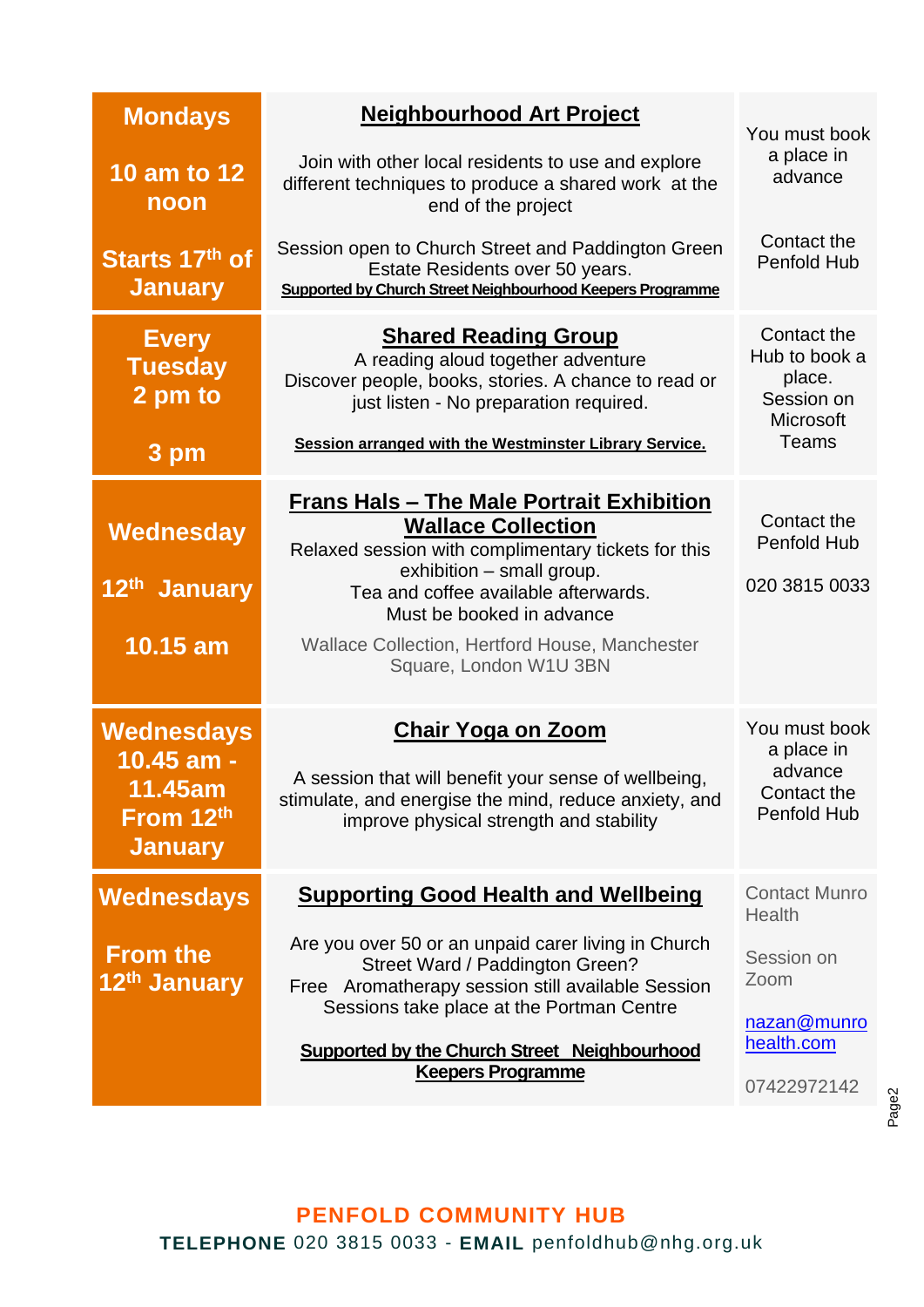|                                          | <b>Keep on Moving</b>                                                                                                                                                                                                        | Free                                                            |
|------------------------------------------|------------------------------------------------------------------------------------------------------------------------------------------------------------------------------------------------------------------------------|-----------------------------------------------------------------|
| <b>Every</b><br><b>Wednesday</b><br>3 pm | If you are looking for a way to ease gently into an<br>exercise routine this session is for you!<br>Low impact exercises can be adapted to suit all levels<br>of ability.<br>Exercises can be undertaken seated or standing. | Session<br>On<br>Zoom                                           |
|                                          | Contact Penfold Hub to book a place and to receive<br>the link to the Zoom sessions                                                                                                                                          |                                                                 |
| <b>Every</b><br>Wednesday                | Come and Join In -<br><b>Tasty Food and Good Company</b>                                                                                                                                                                     | Free<br>No need to                                              |
| 6 pm                                     | Come along for a warm and tasty meal, with volunteers<br>to welcome you and Covid safety measures in place<br><b>Food Cycle Marylebone</b>                                                                                   | book<br>Just turn up                                            |
|                                          | St Pauls Church, 5 Rossmore Road, NW1 6NJ                                                                                                                                                                                    |                                                                 |
| <b>Thursdays</b>                         | <b>Gentle Local History Walks</b><br>Join the Penfold Hub History walking group and                                                                                                                                          | Free                                                            |
| 17th February                            | discover some of the hidden history of Westminster<br>and other parts of London.                                                                                                                                             | You need to<br>book a space<br>in advance                       |
| 17th March<br>10.30 am                   | February 17th<br>Discovering Marble Arch and Hyde Park<br>Find out about the history of the Tyburn Gallows, the<br>Italian Gardens and the Serpentine<br>Book a place to receive details of the meeting point                | Contact<br>the<br><b>Penfold Hub</b><br>for more<br>information |
| <b>Thursday</b>                          | <b>Chair Yoga Session</b>                                                                                                                                                                                                    | You must book                                                   |
| $1230$ pm $-$<br>$1.30$ pm               | The class will benefit your sense of wellbeing,<br>stimulate, and energise the mind, reduce anxiety, and<br>improve physical strength and stability                                                                          | in advance                                                      |
| <b>Starts</b>                            | The session opens to Church Street and Paddington<br>Green Estate Residents over 50 years.                                                                                                                                   | Contact the<br>Penfold Hub<br>020 3815 0033                     |
| 13 <sup>th</sup> January                 | Session at St Paul's Centre, 5 Rossmore Street,<br>NW1 6NT                                                                                                                                                                   |                                                                 |
|                                          | <b>Supported by the Church Street Neighbourhood</b><br><b>Keepers Programme</b>                                                                                                                                              |                                                                 |

## **PENFOLD COMMUNITY HUB TELEPHONE** 020 3815 0033 - **EMAIL** penfoldhub@nhg.org.uk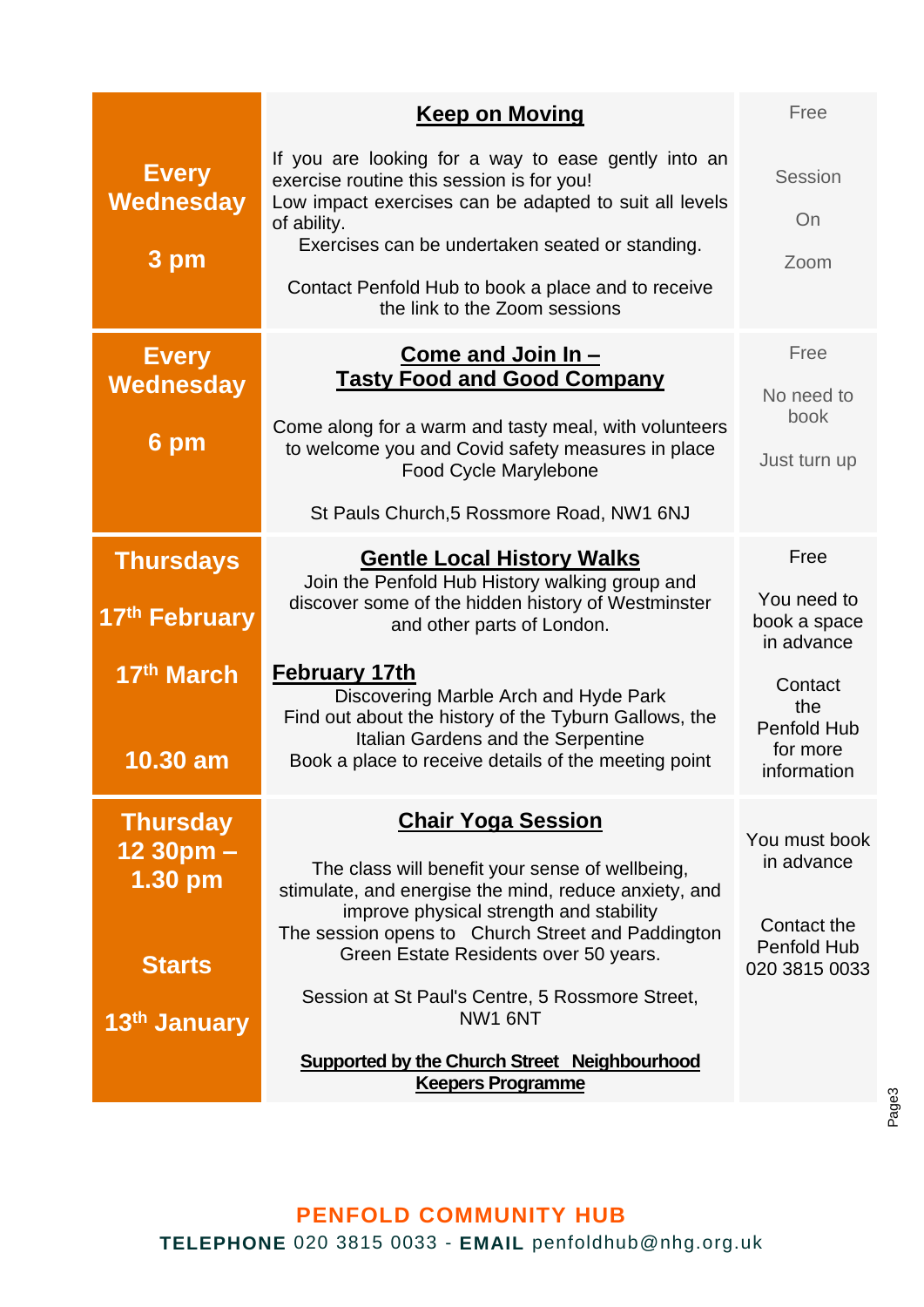| <b>Thursday</b><br>10 <sup>th</sup><br><b>February</b><br>$2$ pm $-$<br>5 pm | <b>IT Help Session</b><br>Need help with your mobile phone, tablet or laptop<br>One to one in-person help available<br>Staff volunteering from Vodaphone<br>If possible, book by email stating what device you use<br>and what help you need<br>penfoldhub@nhg.org.uk<br>Supported by The Paddington Partnership                                       | Free<br>You will need<br>to book a<br>space<br>Contact the<br>Penfold Hub<br>on<br>020 3815 0033 |
|------------------------------------------------------------------------------|--------------------------------------------------------------------------------------------------------------------------------------------------------------------------------------------------------------------------------------------------------------------------------------------------------------------------------------------------------|--------------------------------------------------------------------------------------------------|
| <b>Thursdays</b><br>11 am - 3pm<br><b>Fridays</b><br>10 am -<br>3pm          | <b>New Pin</b><br><b>Church Street Drop-In</b><br>The Drop-In is now open, the place to go for a cup of<br>tea and a chat - take a break from the shopping and<br>find out what is happing in the Neighbourhood<br>The Drop-In is located at 10 Church Street, near the<br>Lisson Grove end of the Church Street Market                                | Free<br>No need to<br>book<br>Just turn up<br>Open to all                                        |
| <b>Friday</b><br>18 <sup>th</sup><br><b>February</b><br>$10.30$ am           | <b>Westminster Talking Therapies</b><br><b>Information Session</b><br>Find out about the wide range of workshop<br>sessions available to Westminster residents<br>Help with ways to improve your sleep, gain<br>confidence, manage and reduce stress and<br>anxiety<br>Depending on the Covid restriction, the session<br>may be on Zoom or in person. | Free<br>You need to<br>book a space<br>Contact the<br>Penfold Hub<br>on.<br>020 3815 0033        |
| Date and<br>times<br>arranged<br>to<br>suit                                  | <b>Struggling with your Smartphone or</b><br><b>Computer</b><br>Get free dedicated one to one support to help build<br>your digital skills<br>Penfold Hub has linked up with the Click-Silver<br>Connections team who will provide mentoring over the<br>phone with four weeks of free support<br>penfoldhub@nhg.org.uk                                | For more<br>information<br>contact the<br>Penfold Hub<br>020 28150033                            |

## **PENFOLD COMMUNITY HUB TELEPHONE** 020 3815 0033 - **EMAIL** penfoldhub@nhg.org.uk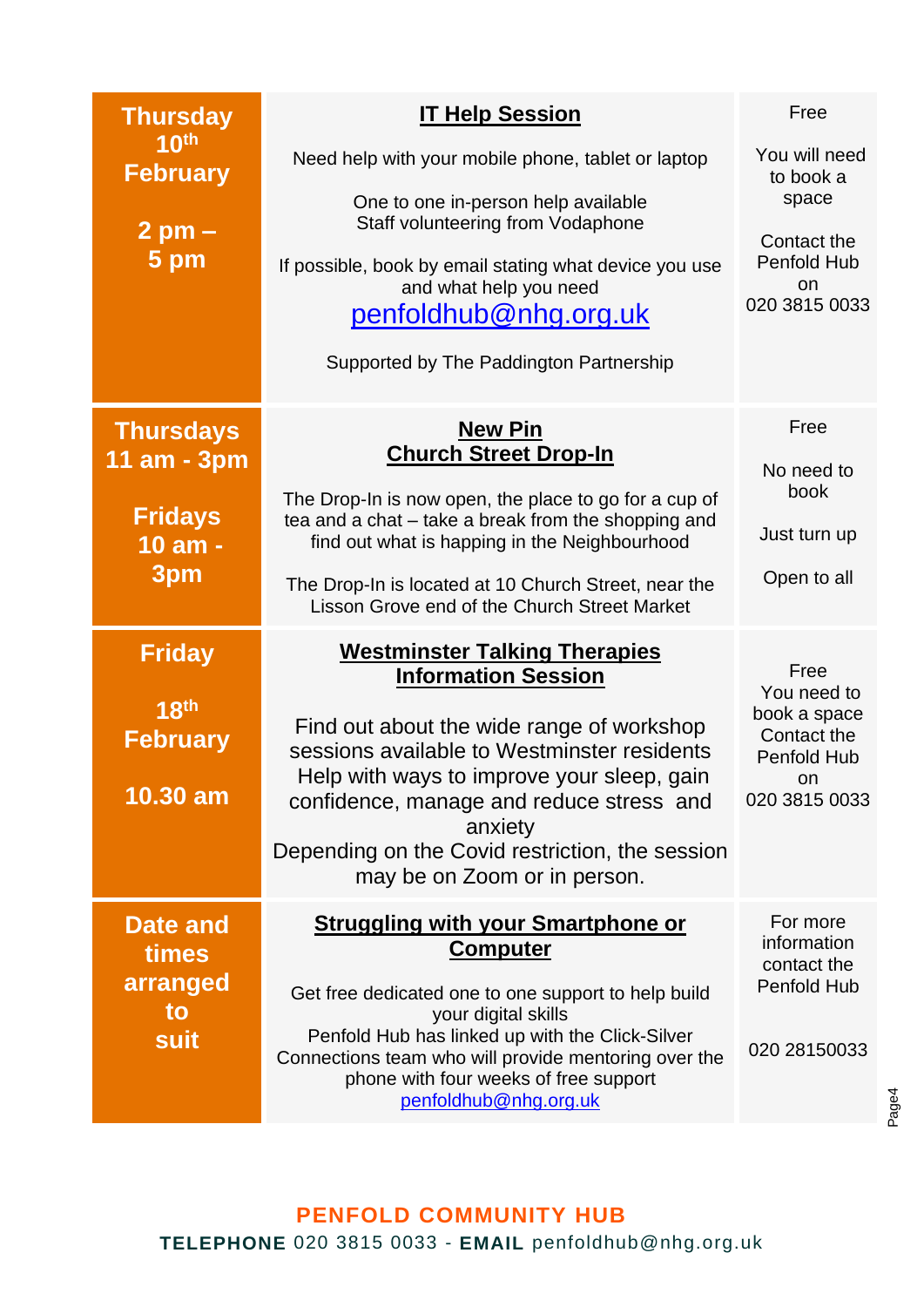|                                                                         | <b>Penfold Community Garden</b>                                                                                                                                                                                                                                                                                                                                                                                                                                                                                                                                                           | Free                                                                                                 |
|-------------------------------------------------------------------------|-------------------------------------------------------------------------------------------------------------------------------------------------------------------------------------------------------------------------------------------------------------------------------------------------------------------------------------------------------------------------------------------------------------------------------------------------------------------------------------------------------------------------------------------------------------------------------------------|------------------------------------------------------------------------------------------------------|
| <b>Session</b><br>dates to be<br>arranged                               | New gardening project starting in March 2022<br>Year-long programme of regular workshops led by a<br>professional gardener in partnership with the<br><b>Hammersmith Community Gardens Association</b><br>Interested!!<br>Contact us now for details of the workshops                                                                                                                                                                                                                                                                                                                     | Penfold<br>Garden at<br>at<br>60<br>Penfold<br><b>Street</b>                                         |
| <b>Various</b><br>dates<br><b>Currently,</b><br>sessions are<br>on Zoom | Dementia Awareness & Living with<br>Dementia in Westminster<br>These sessions, provided by the Westminster<br>Dementia Service, cover basic facts about dementia<br>including risk factors, symptoms, types of dementia,<br>diagnostic process, and treatment. You will also get an<br>overview of services in Westminster and support<br>available locally. This session is suitable for people<br>living with dementia, carers, professionals, volunteers<br>and anyone who would like to find out more about<br>dementia, and the specifics of living with dementia in<br>Westminster. | For more<br>information<br>contact<br>Westminster<br>Dementia<br>Advisor<br>Telephone<br>07540502379 |
| <b>Various days</b><br>and time<br>3 sessions<br>every week             | <b>LET'S GET IN SHAPE @ HOME</b><br>Free online classes for Church Street and Paddington<br><b>Green Estate Residents</b><br>Exercise and Dance sessions - Zumba Gold Over 50's<br>all levels welcome<br>paola.gianelli@fun4over50s.co.uk<br>Supported by Church Street Neighbourhood Keepers<br>Programme                                                                                                                                                                                                                                                                                | <b>Free</b><br><b>Contact</b><br><b>Andrea</b><br>07878357833                                        |
| <b>Thursday</b><br>3rd February<br><b>11 am to 3</b><br>pm              | <b>Happy Chinese New Year</b><br>Celebrate the Chinese New Year - the Year of<br>the Tiger<br>Lion Dance Performance - Chinese Traditional<br><b>Food and Art/Craft activities</b><br><b>Church Street Market, NW8 8EY</b>                                                                                                                                                                                                                                                                                                                                                                | <b>Free</b><br>Open to all                                                                           |